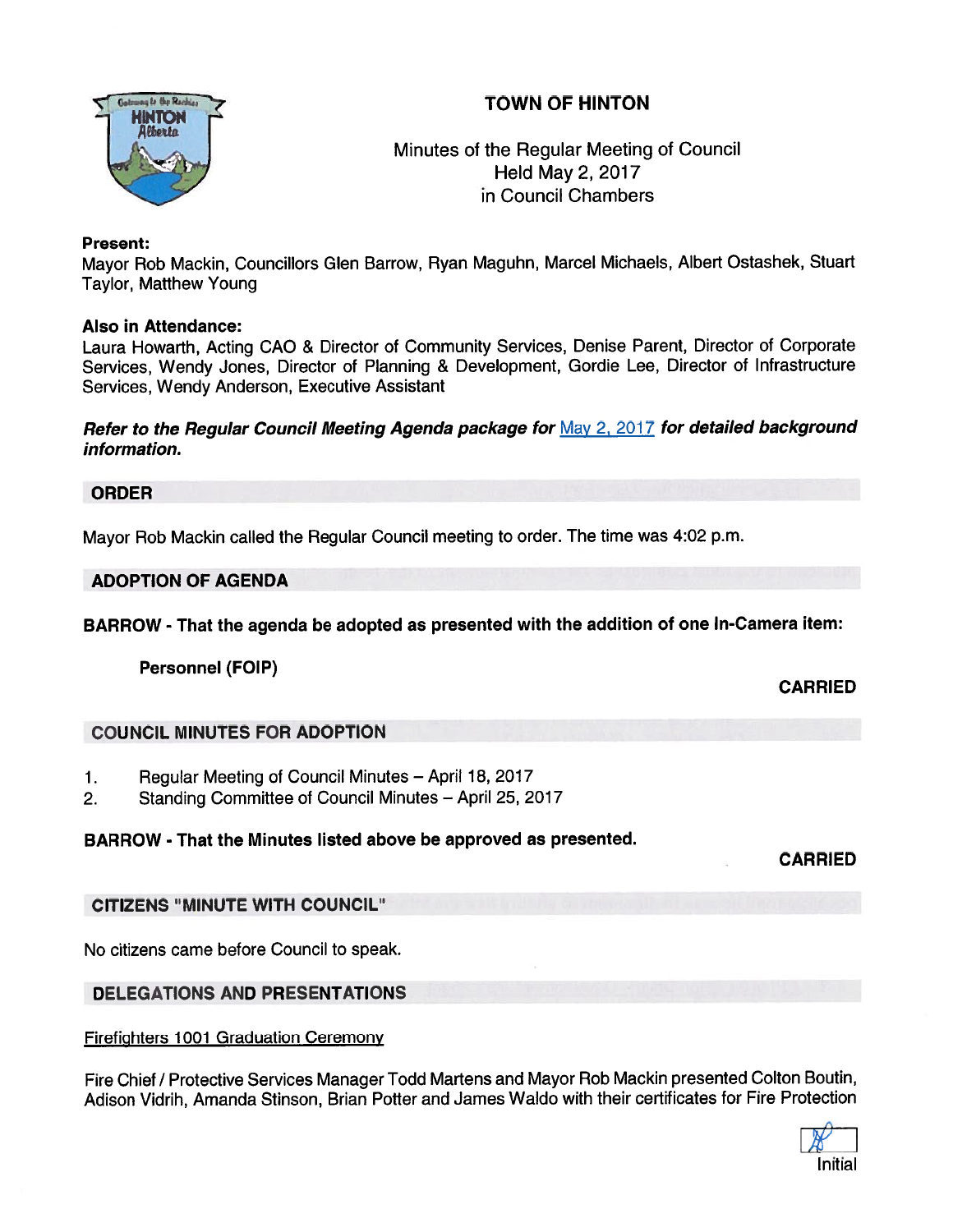Town of Hinton APPROVED Regular Meeting of Council Minutes— May 2, 2017 Page 12

> Standard <sup>1001</sup> Level 2. Adison Vidrih also received his 12 years of service medal from the Province of Alberta.

### **STARS**

Glenda Farnden, Senior Municipal Relations Liaison, provided Council with an annual update on STARS which included information on the equipment on board the helicopter and statistics on usage. Ms. Farnden presented Council with <sup>a</sup> framed photo in recognition of the Town of Hinton partnering in saving lives. The Town of Hinton currently donates \$2.00/capita in suppor<sup>t</sup> of STARS.

Mayor Mackin called <sup>a</sup> short break. The time was 4:24 p.m. The meeting resumed at 4:31 p.m.

#### ACTION ITEMS

1. Fire Department Knox Box Program

BARROW -That Council approves \$17,700 from the Automated Traffic Enforcement (ATE) reserve for the purchase of 6 Knox Box key holders (\$5,700) and 50 Knox Boxes (\$12,000) to be invoiced to the local businesses for reimbursement to the Town

CARRIED

#### 2. Land Use Bylaw

MAGUHN -That Council give Bylaw #1088-1 first reading:

- a) Land Use Bylaw edits Overview and Redesignation of Local Zoning Steele Crescent from C-SHP to I-LHT
- b) Rezoning application for 100 & 200 Drinnan Way from R-S3 to l-LHT.

CARRIED

MAGUHN - That Council Direct Administration to bring back the motion made December 17, 2013 (TAYLOR — That Council waive the developer's obligation to pay the frontage fee towards the current Drinnan Way Road relative to the proposed East Ridge subdivision frontage along Drinnan Way) to <sup>a</sup> Standing Committee for direction. This is subject to the rezoning and possible road access realignment to ensure that the intent of the motion is correctly reflected when the Development Agreement for the Industrial Use is entered into.

CARRIED

#### 3. 4 Phases Eaton Drive — Development Agreement

MAGUHN - That Town Council in response to Mr. Tredwin's letter dated December 9, 2016 requesting financial compensation in the amount of \$149,625 <sup>p</sup>lus GST for <sup>a</sup> total of \$157,106.26 receive <sup>a</sup> final offer of settlement in the amount of\$88,884.00 excluding GST for the Eaton Phase 4 Development Agreement (1997) subject to the following terms and conditions:

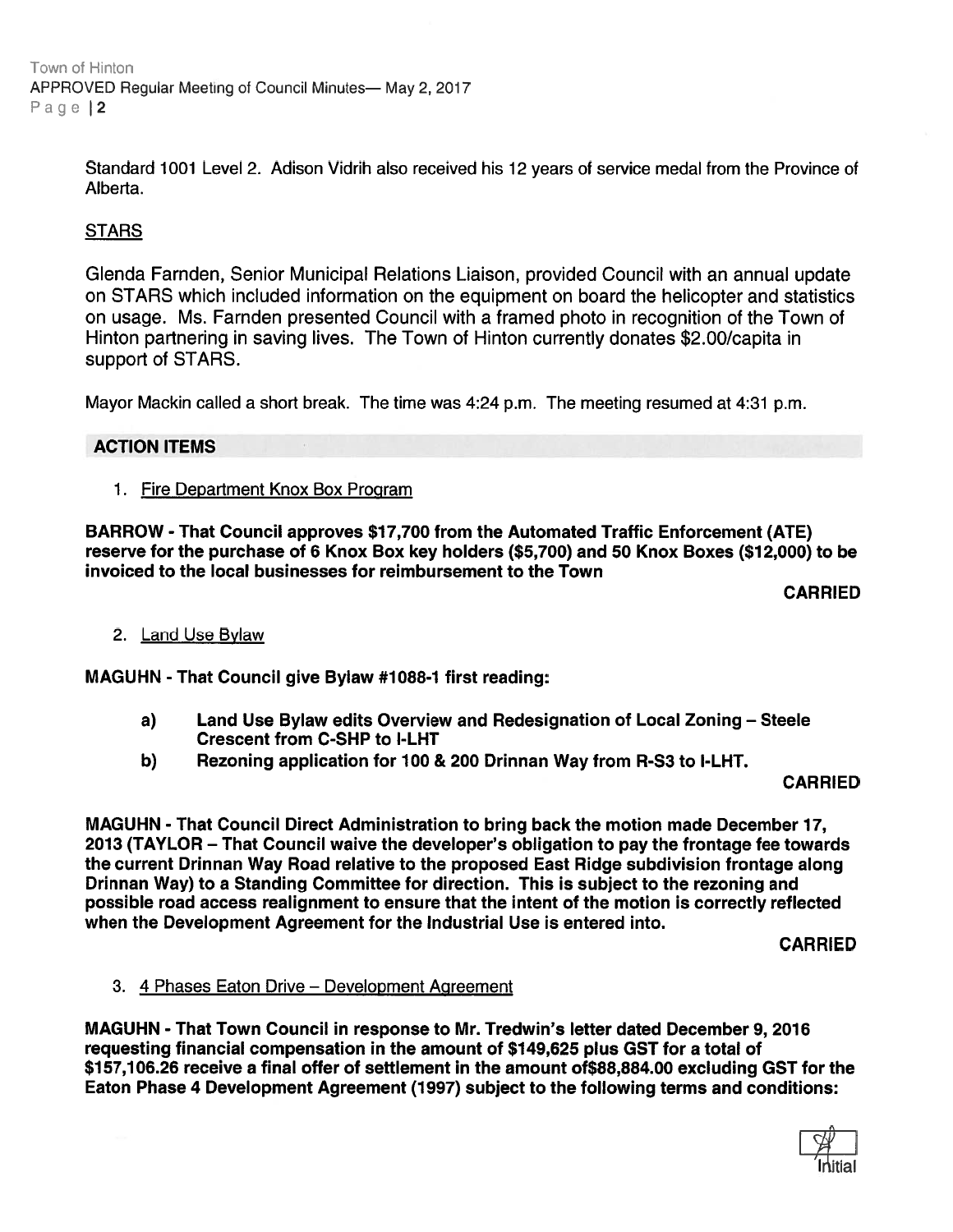Town of Hinton APPROVED Regular Meeting of Council Minutes— May 2, 2017 Page  $3$ 

- 1. That Mr. Tredwin be required to complete all outstanding deficiencies for Phase 3 which include submission of as-constructed drawings and completion of one PUL by June 1, <sup>2017</sup> in order that the Town can prepare <sup>a</sup> Final Acceptance Certificate (FAC) and;
- 2. Acknowledge that Phase <sup>4</sup> of this subdivision is currently listed for sale and that the existing 1997 4 Phases Eaton Drive Development Agreement upon the Town issuing the FAC for Phase 3 be terminated and discharged from Title and;
- 3. <sup>A</sup> new Development Agreement be entered into between the Town and Mr. Tredwin for Phase 4 of the Eaton Drive Development that supports current and adopted bylaws and be registered to the Phase <sup>4</sup> Eaton Property located on Eaton Road. Upon completion of the terms and conditions above being met, Mr. Tredwin will receive the funds for the final offer of settlement in the amount of \$88,884.00 excluding GST.

CARRIED

## 4. Boutin Avenue - Development Agreement

A late Handout was provided to Council (Attachment #1).

YOUNG - That Town Council, in response to Cost Estimate — Boutin Avenue — Hinton last dated June 15, 2016, presented by Mr. Dale Gilbertson and Mr. Neil Tredwin, regardless of the new information received on May 2, 2017, requesting financial compensation in the amount of \$115,210.00 excluding GST receive <sup>a</sup> final offer of settlement in the amount of \$6,453.12 excluding GST for the Boutin Avenue Development subject to the following terms and conditions:

1. That the deficiencies for regrading and compaction of the back lane behind the Habitat Housing to achieve positive storm water drainage and second asphalt overlay on Boutin Avenue be completed before July 1, 2017. Upon completion the Town will issue an Final Acceptance Certificate accepting the completion of the deficiencies.

Upon completion of the terms and conditions above being met, Mr. Tredwin will receive the funds for the final offer of settlement in the amount of \$6,453.12 excluding GST. The funds will be paid to Mr. Tredwin as the deficiencies have been transferred from previous Development Agreement Subdivision #74 to Subdivision #108 to Subdivision #125 Development Agreement dated May, 2013.

CARRIED

## 5. 2017 Tax Levy Bylaw #1111

 $\rightarrow$ 

TAYLOR - That Council gives Third reading of Bylaw #7117

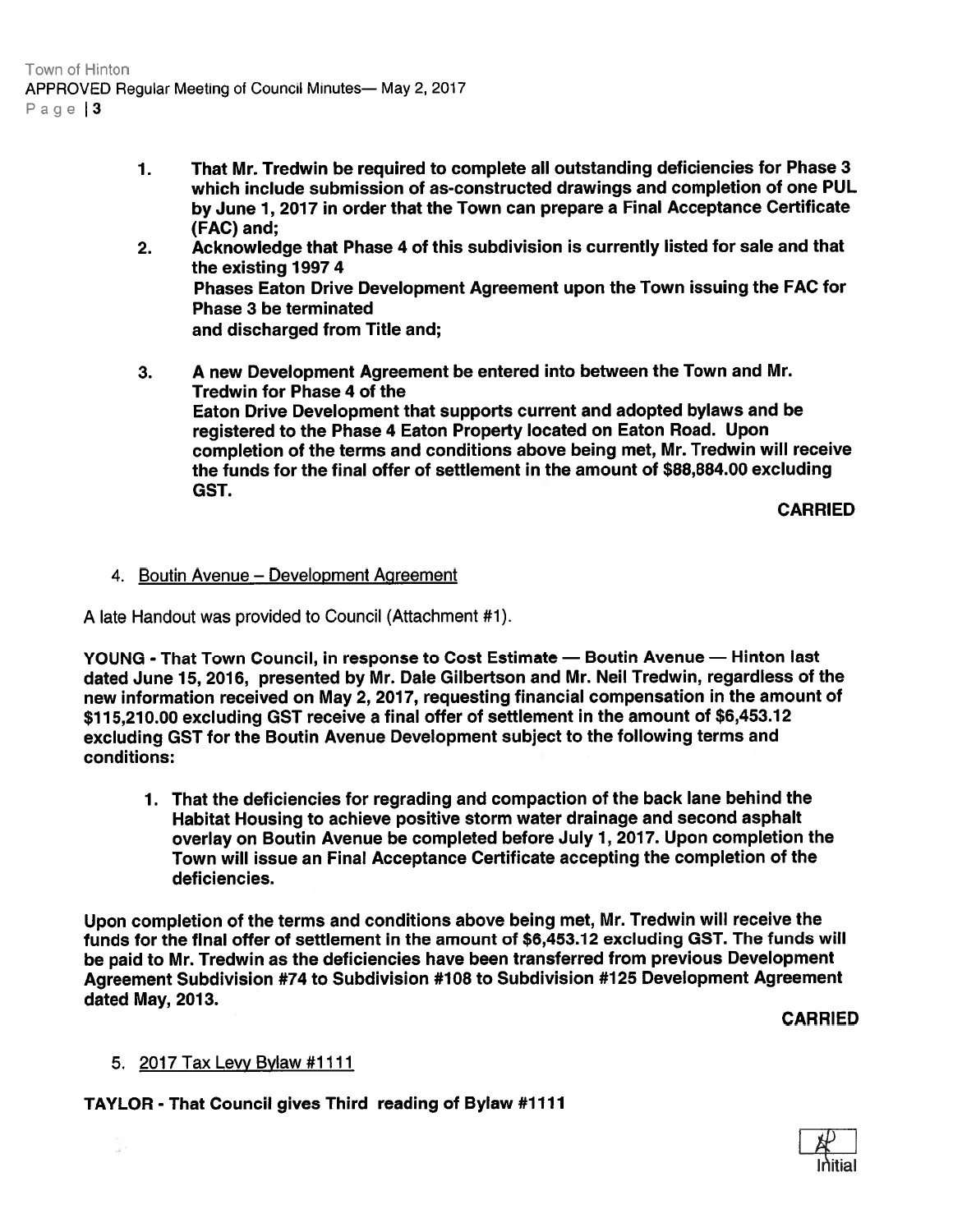## CARRIED

Councillor Michaels left the meeting due to <sup>a</sup> work commitment. The time was 5:34 p.m.

#### 6. Appointment of Returning Officer — 2017 Municipal Elections

MAGUHN - That Council appoint Denise Parent, Director of Corporate Services, as the Returning Officer for the Town of Hinton for the purpose of conducting elections under the Local Authorities Election Act

CARRIED

## INFORMATION ITEMS

1. Council Information Packages #1 for May 2, 2017

# BARROW - That Council Information Package #1 for May 2, 2017 be accepted for information. CARRIED

## REPORTS FROM MAYOR, COUNCIL, CHIEF ADMINISTRATIVE OFFICER

1. Council Reporting (Training/Conferences/CEAC, Listening Teams, All Other Committees) Councillors reported on the various committees, meetings and activities they attended since the last Regular Council meeting and what they plan on attending in the coming weeks.

Councillor Maguhn thanked JoAnn Race for the grea<sup>t</sup> job on the Kick to the Curb campaign. This year it will be held June 3 & 4, 9:00 a.m. to 5:00 p.m. each day. A garage sale will be held the week prior to Kick it to the Curb to help move items to new homes. This is the fifth year of this event.

MAGUHN — That Council direct the Mayor to send <sup>a</sup> letter to the MLA and appropriate Minister(s) requesting <sup>a</sup> meeting and requesting that the Province clarify that they will be conducting <sup>a</sup> legislative review in the fall and reques<sup>t</sup> confirmation on whether or not they will be examining safety and infrastructure issues in that review of the Mobile Home Site Tenancy Act. Figure Mesting of Council Minitede-May 2, 2017<br>
YED Regular Mesting of Council Minitede-May 2, 2017<br>
6. Appoint Denium Particular Council meeting due to a work commitment. The time was 5:34 p.m.<br>
6. Concerning Offices for

CARRIED

MAGUHN — Would like to see the addition to <sup>a</sup> Standing Committee meeting regarding the Mobile Home Sites Tenancy Act

CARRIED

## 2. Councillor Information Reguests (Email)

3. Chief Administrative Officer Report

Laura Howarth, Acting Chief Administrative Officer, provided an update on administrative matters.

## ADJOURNMENT